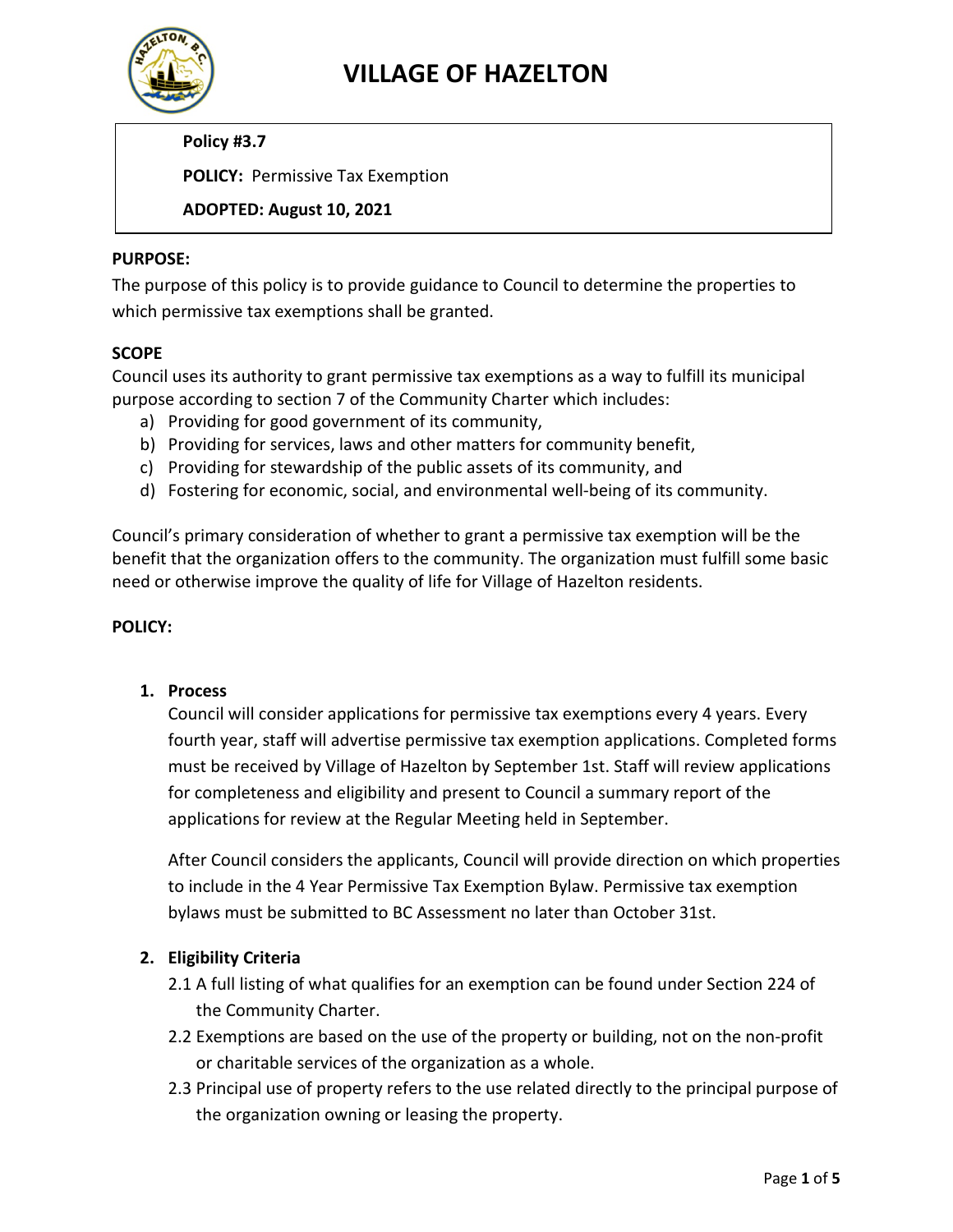- 2.4 The property's use must provide services or programs that are compatible or complementary to those offered by the Village of Hazelton. These services should fulfill some basic need, or otherwise improve the quality of life for residents of the Village of Hazelton.
- 2.5 The property's use must primarily provide benefits to the residents of the Village of Hazelton and not discriminate access to services based on membership or similar criteria.
- 2.6 The property's use must be in compliance with all municipal policies, plans, bylaws, and other applicable regulations.

### **3. Duration of Exemption**

- 3.1 Council will consider exemptions of up to 4 years, after which time new applications must be submitted in order to maintain tax exempt status.
- 3.2 Council may at any time reconsider and amend its permissive tax exemption bylaw.
- 3.3 Any changes will take effect for the following tax year.

#### **4. Extent and Conditions**

- 4.1 Council may, at its discretion reject any or all applications brought forward for consideration.
- 4.2 Council at its discretion may limit the total of all permissive tax exemptions granted based on budgetary constraints.
- 4.3 The following activities and circumstances will not be considered as eligible for exemption:
	- Land/improvements used by private sector entity and/or organization not meeting eligibility criteria laid out in Section 2 of this policy;
	- Land/improvements used for commercial or for-profit activities by the non-profit organization.
- 4.4 It is the responsibility of any approved exempted organization to notify the Village if significant changes occur with respect to the organization, ownership or principal use of the property. An updated application may be required.
- 4.5 Council may impose penalties on an exempted organization for knowingly breaching the conditions of exemption. The penalties may include:
	- Revoking an exemption without notice,
	- Disqualifying any future application for exemption for specific time period, or
	- Requiring repayment of monies equal to the foregone tax revenue.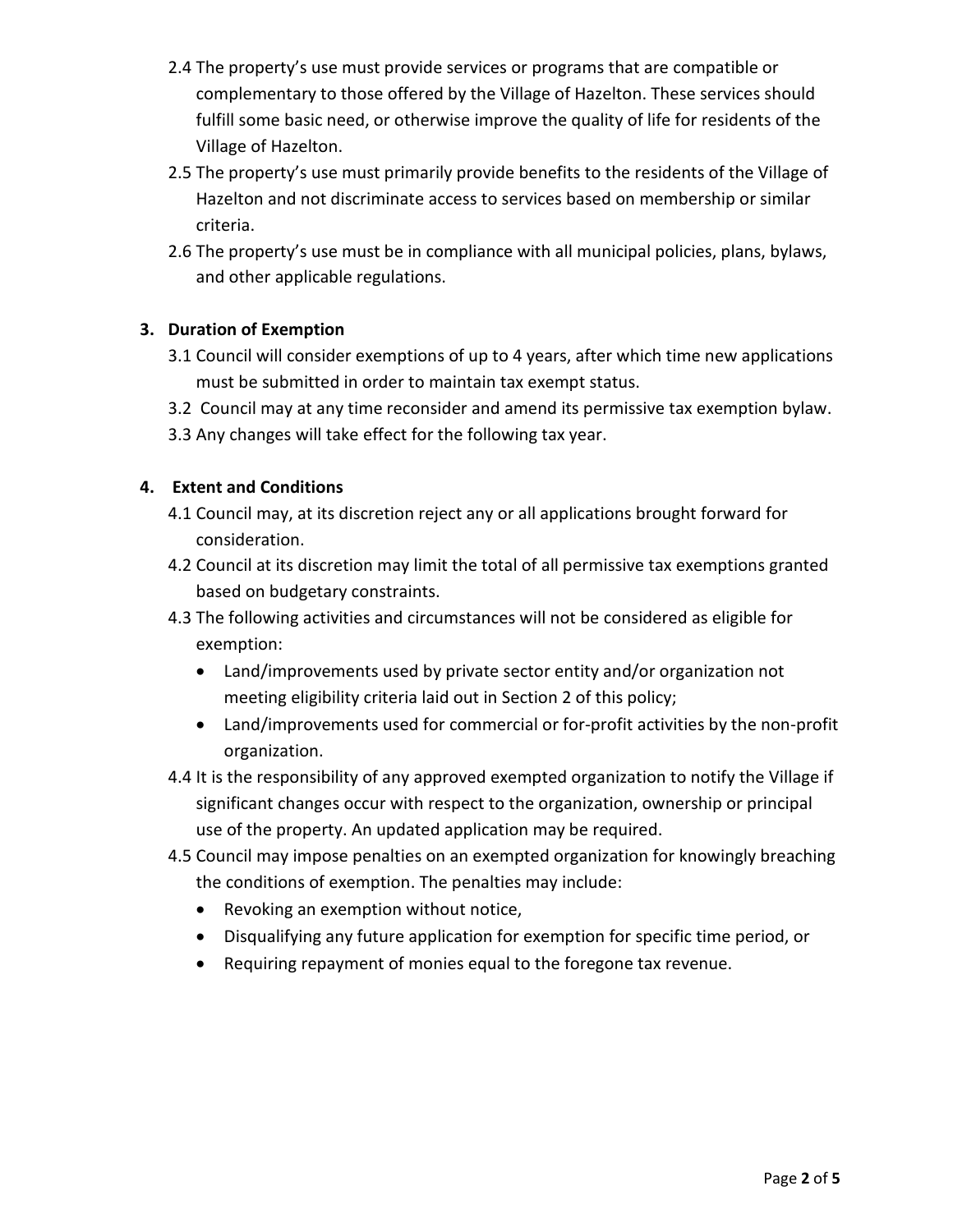## **VILLAGE OF HAZELTON**



## **1** Instructions

Please return completed application form with supporting documentation by September 1 of the current year to be considered for the next permissive tax exemption year, using the following methods:

Village of Hazelton Mail: PO BOX 40 Hazelton BC, V0J 1Y0 Email: [info@hazelton.ca](mailto:info@hazelton.ca)

**Application intake period is every 4 years starting in August and ending**  September 1<sup>st</sup>. A separate application is required for each property.

Applications must comply with all guidelines as set out in the policy. Council may at its discretion, reject any or all applicants.

The following items must be submitted with the application to be considered:

- $\square$  Copy of the most current Financial Statements
- $\square$  Financial Budget for the current year
- $\square$  Copy of lease agreement (if applicable)

Note: The Village of Hazelton may contact you to request additional information to support your application.

| $\overline{2}$                   | <b>Property Information</b> |            |  |
|----------------------------------|-----------------------------|------------|--|
|                                  | <b>Property Address</b>     |            |  |
|                                  |                             |            |  |
|                                  |                             |            |  |
|                                  | <b>Roll Number</b>          | PID Number |  |
|                                  |                             |            |  |
|                                  |                             |            |  |
| <b>Registered Property Owner</b> |                             |            |  |
|                                  |                             |            |  |
|                                  |                             |            |  |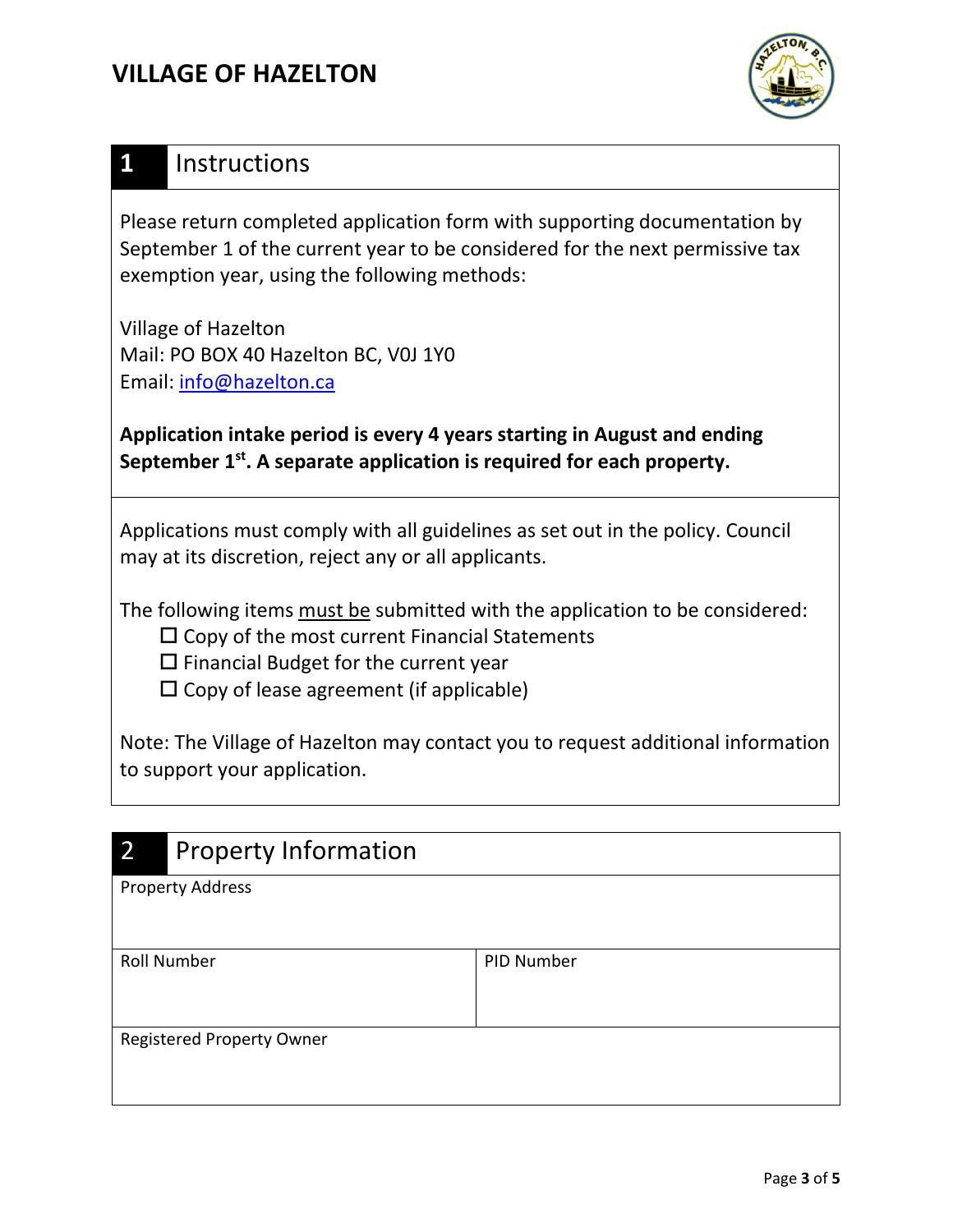## **VILLAGE OF HAZELTON**



| $\mathsf{3}$                                                                                                                                                                                                                                                                                                                                        | Organization Information                                       | Year of Exemption:            |  |  |
|-----------------------------------------------------------------------------------------------------------------------------------------------------------------------------------------------------------------------------------------------------------------------------------------------------------------------------------------------------|----------------------------------------------------------------|-------------------------------|--|--|
|                                                                                                                                                                                                                                                                                                                                                     | <b>Organization Full Name</b>                                  |                               |  |  |
| <b>Mailing Address</b>                                                                                                                                                                                                                                                                                                                              |                                                                |                               |  |  |
| City                                                                                                                                                                                                                                                                                                                                                |                                                                | Postal Code                   |  |  |
| Email                                                                                                                                                                                                                                                                                                                                               |                                                                | <b>Preferred Contact Name</b> |  |  |
|                                                                                                                                                                                                                                                                                                                                                     | <b>Telephone Number</b>                                        | <b>Business Number (CRA)</b>  |  |  |
|                                                                                                                                                                                                                                                                                                                                                     | Is your organization non-profit?<br>$\Box$ Yes<br>$\square$ No | <b>Registration Number</b>    |  |  |
| Is your organization the registered owner of the property?<br>$\square$ Yes<br>$\Box$ No<br>If not, is the organization a lessee under a lease which requires direct payment of property<br>taxes by the lessee to the Village of Hazelton?<br>$\Box$ Yes- if Yes, attach copy of lease $\Box$ No- if No, not eligible for Permissive Tax Exemption |                                                                |                               |  |  |

## 4 Activity, Classification and Ownership/Lease

Describe the service or services the organization provides to the Community

What percentage of users are residents of the Village of Hazelton?

How does the organization benefit Village of Hazelton residents?